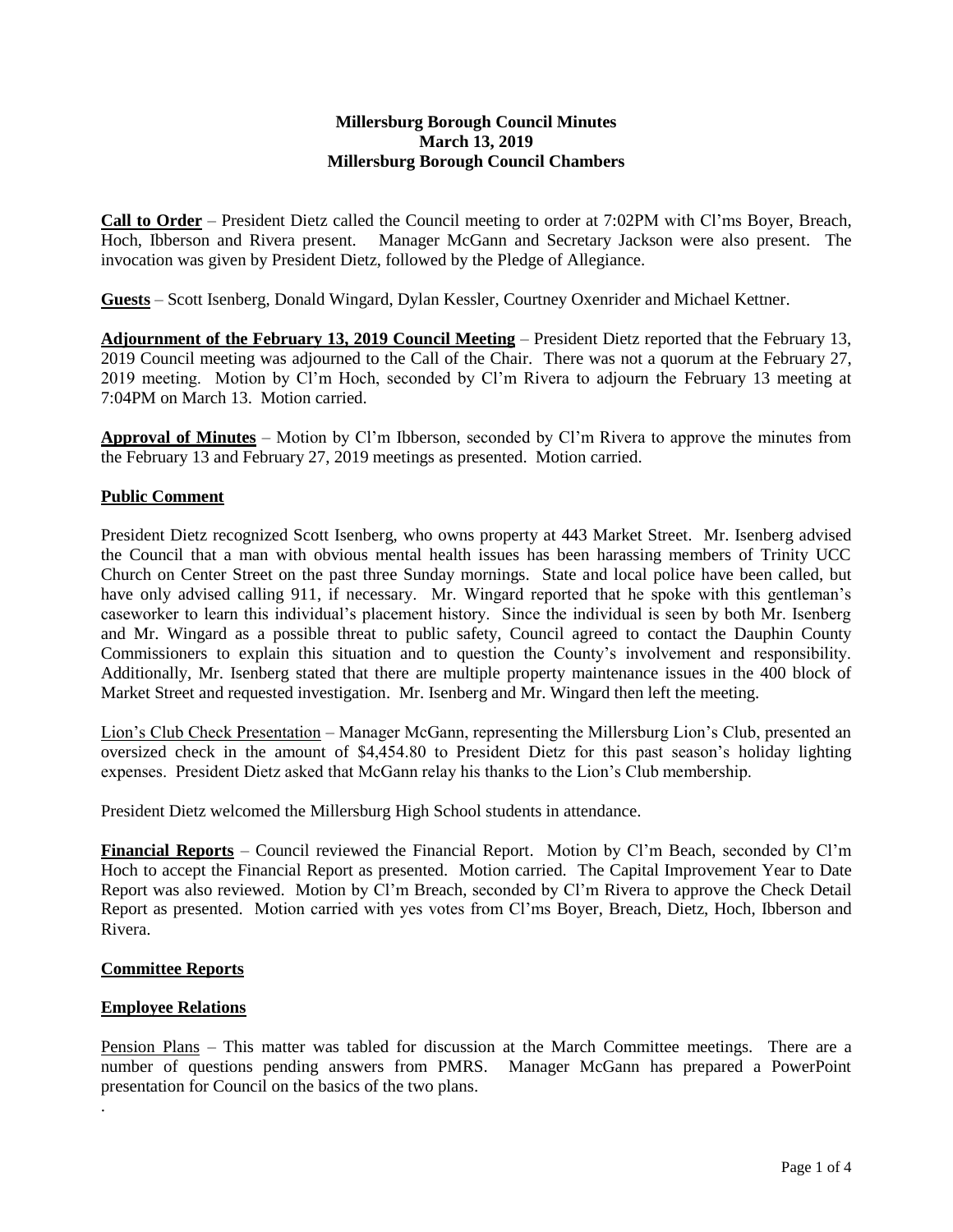Employee Manual Update – Personnel Files Policy – Council reviewed draft language for Sections 1001 and 1002. Solicitor Kerwin has approved the amended language. President Dietz directed McGann to forward the amendment to the Police Bargaining Unit via email, with their response requested by April 8, 2019.

### **Finance and Risk Management**

Fire Company Audit Committee Appointment – Motion by Cl'm Breach, seconded by Cl'm Ibberson to appoint Secretary Jackson to serve as the Borough's representative for the Fire Company's audit for 2018, on Borough time. Motion carried with yes votes from Cl'ms Boyer, Breach, Dietz, Hoch, Ibberson and Rivera.

### **Parks and Recreation**

Riverfront Clean Up – Manager McGann reported that the High School Conservation Club will be cleaning up on March 27 and a second date TBD.

Borough Resolution No. 19-03 – Approval of Master Parks Plan – Motion by Cl'm Breach, seconded by Cl'm Boyer to approve Borough Resolution No. 19-03, approving the Master Parks Plan as provided by JMT. Motion carried.

JMT Final Invoice – Manger McGann outlined the remaining steps. Once the final invoice is paid to JMT and plans forwarded to DCNR, we will apply to get back \$1,950. We will also need to pay the interest we received on the grant funds back to DCNR. Motion by Cl'm Ibberson seconded by Cl'm Hoch to pay the invoice for \$3,900 and to follow the process as outlined by Manager McMann. Motion carried with yes votes from Cl'ms Boyer, Breach, Dietz, Hoch, Ibberson and Rivera.

Welcome Center Concession Stand Lease – Cindy Shiffer, of Sweet Treats, LLC, has signed the lease and has paid up front for 6 months' rent. Council has previously agreed to install a 3-bay sink and to customize the front serving window, once the Shiffers provide a design and estimate, both which need to be approved. Council has also agreed to install a 5" vent hole for air conditioning. Motion by Cl'm Breach, seconded by Cl Rivera to approve the lease, once Ms. Shiffer's certificate of insurance is received. Motion carried with yes votes from Cl'ms Boyer, Breach, Dietz, Hoch, Ibberson and Rivera.

Facility Use Agreement – Catfish Tournament – Ken Miller and Keith Casey have requested the use of MYO Park on July 20 and 21 for a catfishing tournament. The requirement for a certificate of insurance and the user fee are both waived. Motion by Cl'm Byer, seconded by Cl'm Ibberson to approve the agreement as presented. Motion carried.

Millersburg Ferry Boat 2019 Rates – Council reviewed the rates provided. There are no changes from 2018. Motion by Cl'm Breach, seconded by Cl'm Hoch to approve the 2019 rates as presented. Motion carried.

# **Property**

Manager's Office Mini-Split – Council reviewed a quote from Lehman's for a Fujitsu mini-split at \$2,952.49. This expense has been budgeted. Motion by Cl'm Rivera, seconded by Cl'm Hoch to approve the quote as presented. Motion carried with yes votes from Cl'ms Boyer, Breach, Dietz, Hoch, Ibberson and Rivera.

# **Public Safety** – No report.

# **Streets**

Stop Sign Repair – Cl'm Hoch requested that the stop sign on the northwest corner of Union and Walnut Streets be straightened. Manager McGann will advise the Public works crew.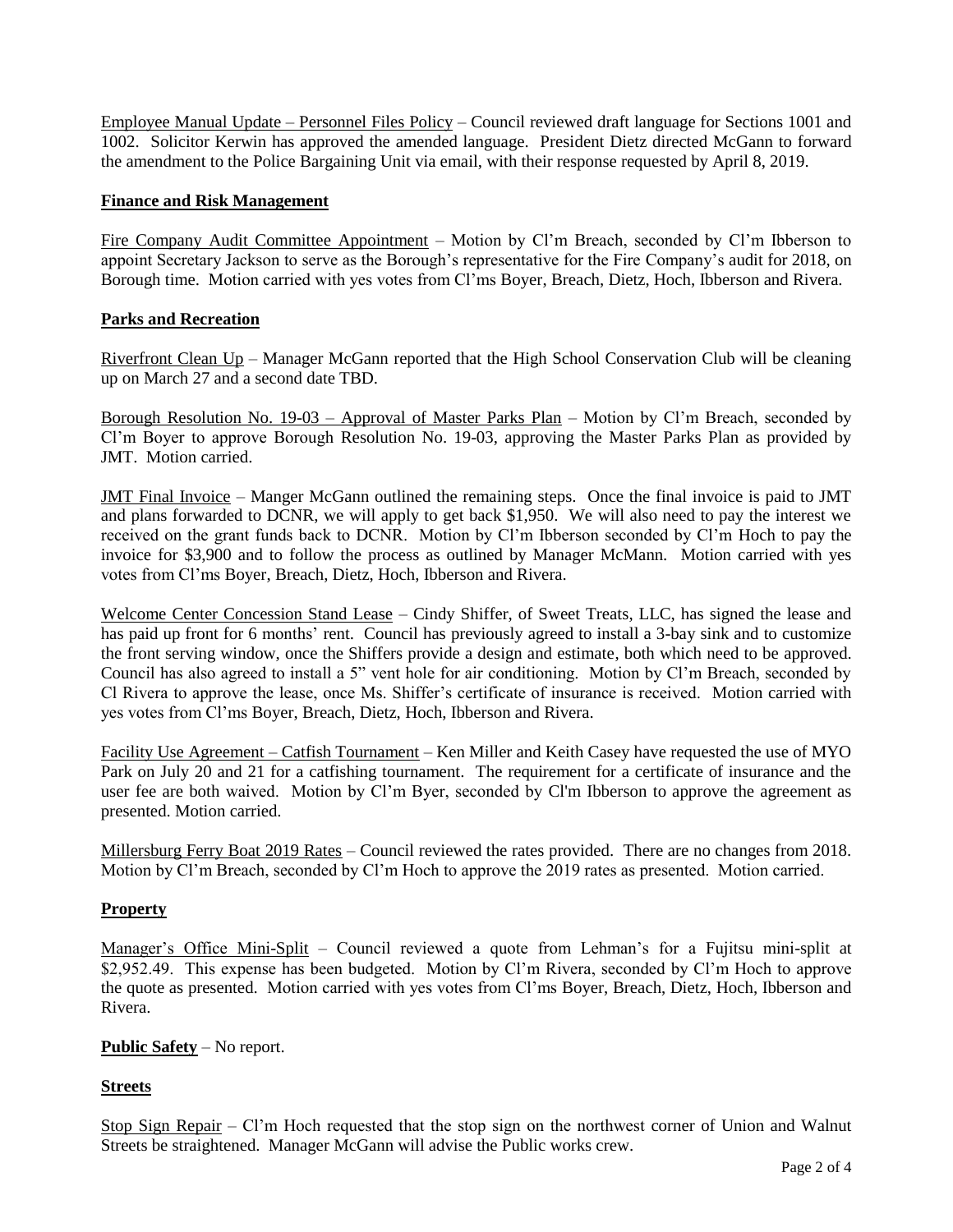2019 Paving Project Bid Notice – Council reviewed the draft notice. The main project will be Rising Sun Road. There are three alternates: the intersection of Rising Sun Road and Union Street, the 1000 block of Union Street and installation of ten catch basins at various locations. Motion by Cl'm Rivera, seconded by Cl'm Breach to advertise one time in the Upper Dauphin Sentinel with bid opening scheduled for April 24, 2019. Motion carried with yes votes from Cl'ms Boyer, Breach, Dietz, Hoch, Ibberson and Rivera. Since a portion of the project is within the Township, President Dietz directed Manager McGann to invite a representative from Upper Paxton Township to the bid opening. Upper Paxton Township has already been invited to attend the pre-bid meeting.

Borough Resolution No. 19-02 – PPL Agreement for LED Street Lights – This resolution provides for the furnishing of LED street lights. Manager McGann reported that the conversion is estimated to cost \$170. The six decorative lights in the Square will not be converted due to the cost. While minimal savings are expected, the lights should be much brighter than the current street lights. Motion by Cl'm Breach, seconded by Cl'm Rivera to approve Borough Resolution No. 19-02 and to authorize President Dietz to sign the agreement. Motion carried with yes votes from Cl'ms Boyer, Breach, Dietz, Hoch, Ibberson and Rivera.

Boyd Street Sinkhole Repair Quote – Council reviewed and discussed a quote for \$21,250 from Mr. Rehab, LLC to repair a sinkhole in the 300 block of Boyd Street. Council directed Manger McGann to get additional quotes for pipe replacement and paving.

Ms. Oxenrider and Mr. Kessler left the meeting.

Market Street Traffic Calming - Manager McGann reported that as discussed at the February Committee meeting, he has sent a letter to PennDOT but there has not yet been any response.

**Economic Development –** No report.

**Manager's Report** – Written report provided to all Cl'ms.

Gaming Grant Update – Manager McGann reported that the Borough, the Millersburg School District and the Millersburg Moose have all received grants. McGann also reported that he met with the School District and Moose to review the grant administration process with them.

CCIS Report – Manager McGann reported that Mr. Fegley will be issuing a number of citations for building code and property maintenance violations. We received our first property maintenance appeal; a hearing is scheduled for March 28. Solicitor Kerwin will be attending. President Dietz directed Manager McGann to refer the Mr. Isenberg's complaint about the 400 block of Market Street to Mr. Fegley for investigation.

Electronic Format for Council Meeting Packets – Manager McGann reported that he received a quote from a management software company for \$5,425 for the first year and \$3,600 for annual service thereafter. President Dietz suggested possibly doing this through the Borough's website and directed Manager McGann to work with Susquehanna Design & Printing.

# **Unfinished Business**

Adoption of Borough Ord. No. 1-19 Police Deferred Retirement Option Program – This matter was tabled.

Adoption of Borough Ord. No. 2-19 Handicapped Parking – Council discussed changes to Sections 8 (locations to be set by Borough Resolution) and 9 #2 (applicant will "own" the spot). The updated language for these two sections will be reviewed at the March Committee meeting.

#### **New Business**